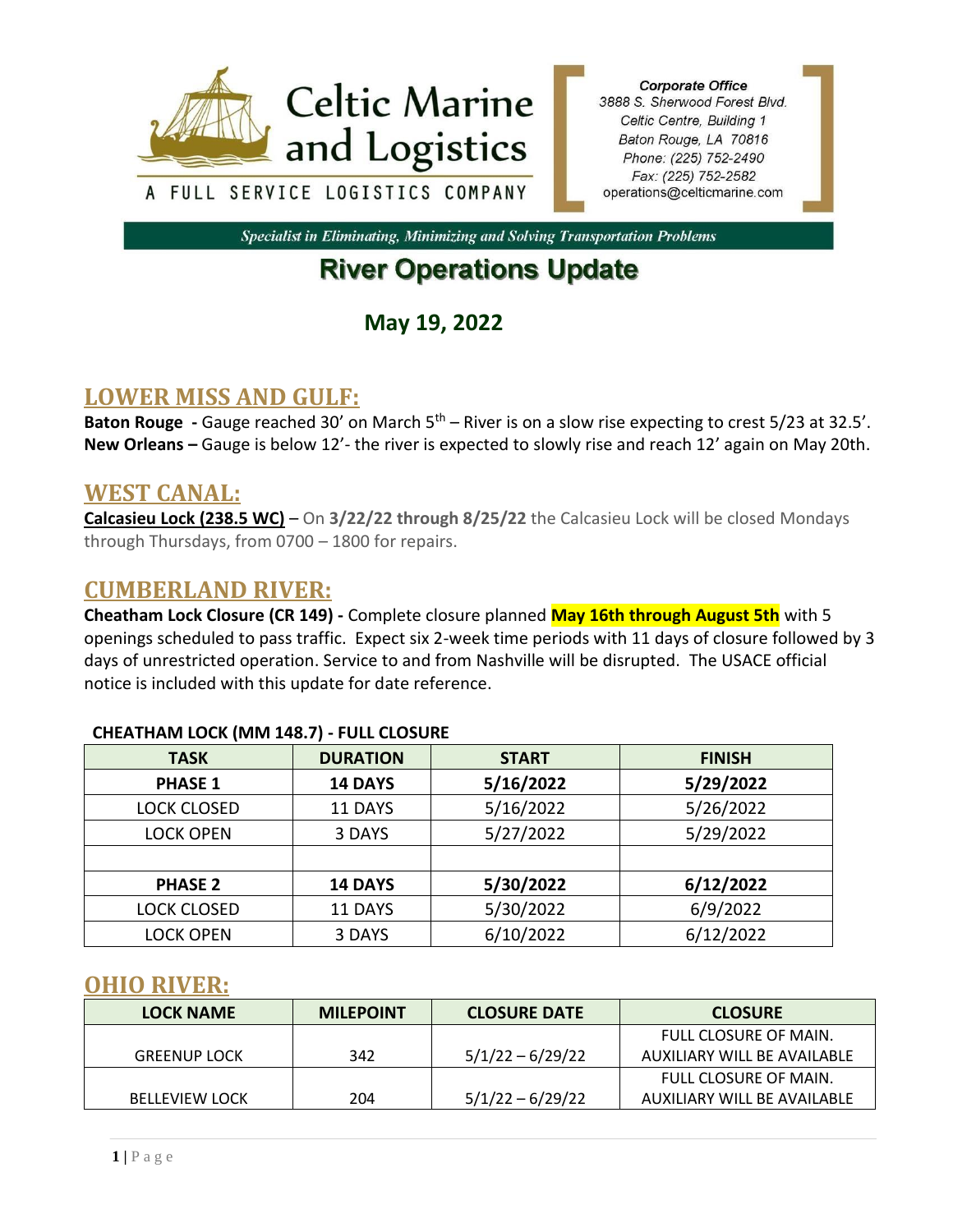

**Corporate Office** 3888 S. Sherwood Forest Blvd. Celtic Centre, Building 1 Baton Rouge, LA 70816 Phone: (225) 752-2490 Fax: (225) 752-2582 operations@celticmarine.com

Specialist in Eliminating, Minimizing and Solving Transportation Problems

# **River Operations Update**

# **ILLINOIS RIVER: LOCK NAME MILEPOINT CLOSURE DATE CLOSURE** Brandon Road Lock | 286 | 5/9/22 - 8/14/22 | PARTIAL Brandon Road Lock | 286 | 8/15 - 9/4/22 | FULL Brandon Road Lock | 286 | 9/5/22 - 9/8/22 | PARTIAL

# **UPPER MISSISSIPPI RIVER:**

| <b>LOCK NAME</b>   | <b>MILEPOINT</b> | <b>CLOSURE DATE</b> | <b>CLOSURE</b>                |
|--------------------|------------------|---------------------|-------------------------------|
| LOCK <sub>8</sub>  | 679              | $7/1/22 - 8/31/22$  | PARTIAL                       |
| LOCK <sub>5</sub>  | 738              | $7/1/22 - 8/31/22$  | <b>PARTIAL</b>                |
| LOCK <sub>4</sub>  | 753              | 11/28/21 - 3/17/22  | <b>FULL</b>                   |
| LOCK <sub>25</sub> | 241              | $1/1/23 - 4/1/23$   | <b>FULL</b>                   |
|                    |                  |                     | FULL CLOSURE OF MAIN.         |
| LOCK <sub>27</sub> | 185              | $1/1/23 - 4/1/23$   | <b>AUXILIARY WILL BE USED</b> |
|                    |                  |                     | FULL CLOSURE OF MAIN.         |
| <b>MEL PRICE</b>   | 201              | $1/1/23 - 4/1/23$   | <b>AUXILIARY WILL BE USED</b> |

**ARKANSAS RIVER: Transit is slowed or stopped** on much of the Arkansas River System due to high flows and elevated river levels. Expect these conditions to potentially last into late May.

| <b>LOCK NAME</b>       | <b>MILEPOINT</b> | <b>CLOSURE DATE</b> | <b>CLOSURE</b>      |
|------------------------|------------------|---------------------|---------------------|
| <b>NORRELL LOCK</b>    | 10.3             | $6/1/22 - 6/11/22$  | 0700 - 1900 DAILY   |
| <b>NORRELL LOCK</b>    | 10.3             | $6/22/22 - 7/21/22$ | 0700 - 1900 DAILY   |
| <b>NORRELL LOCK</b>    | 10.3             | $8/1/22 - 8/10/22$  | 0700 - 1900 DAILY   |
| NORRELL LOCK           | 10.3             | $8/21/22 - 9/21/22$ | 0700 - 1900 DAILY   |
| <b>JOE HARDIN LOCK</b> | 50.2             | $9/12/22 - 9/19/22$ | 0700 - 1900 DAILY   |
| <b>JOE HARDIN LOCK</b> | 50.2             | $9/28/22 - 9/29/22$ | 0700 - 1900 DAILY   |
| <b>JOE HARDIN LOCK</b> | 50.2             | $9/30/22 - 10/9/22$ | <b>FULL CLOSURE</b> |
| <b>NORRELL LOCK</b>    | 10.3             | $9/30/22 - 10/9/22$ | <b>FULL CLOSURE</b> |
| <b>NORRELL LOCK</b>    | 10.3             | 10/20/22 - 11/18/22 | 0700 - 1900 DAILY   |
| <b>NORRELL LOCK</b>    | 10.3             | 11/29/22 - 12/23/22 | 0700 - 1900 DAILY   |
| <b>NORRELL LOCK</b>    | 10.3             | $1/3/23 - 1/31/23$  | 0700 - 1900 DAILY   |